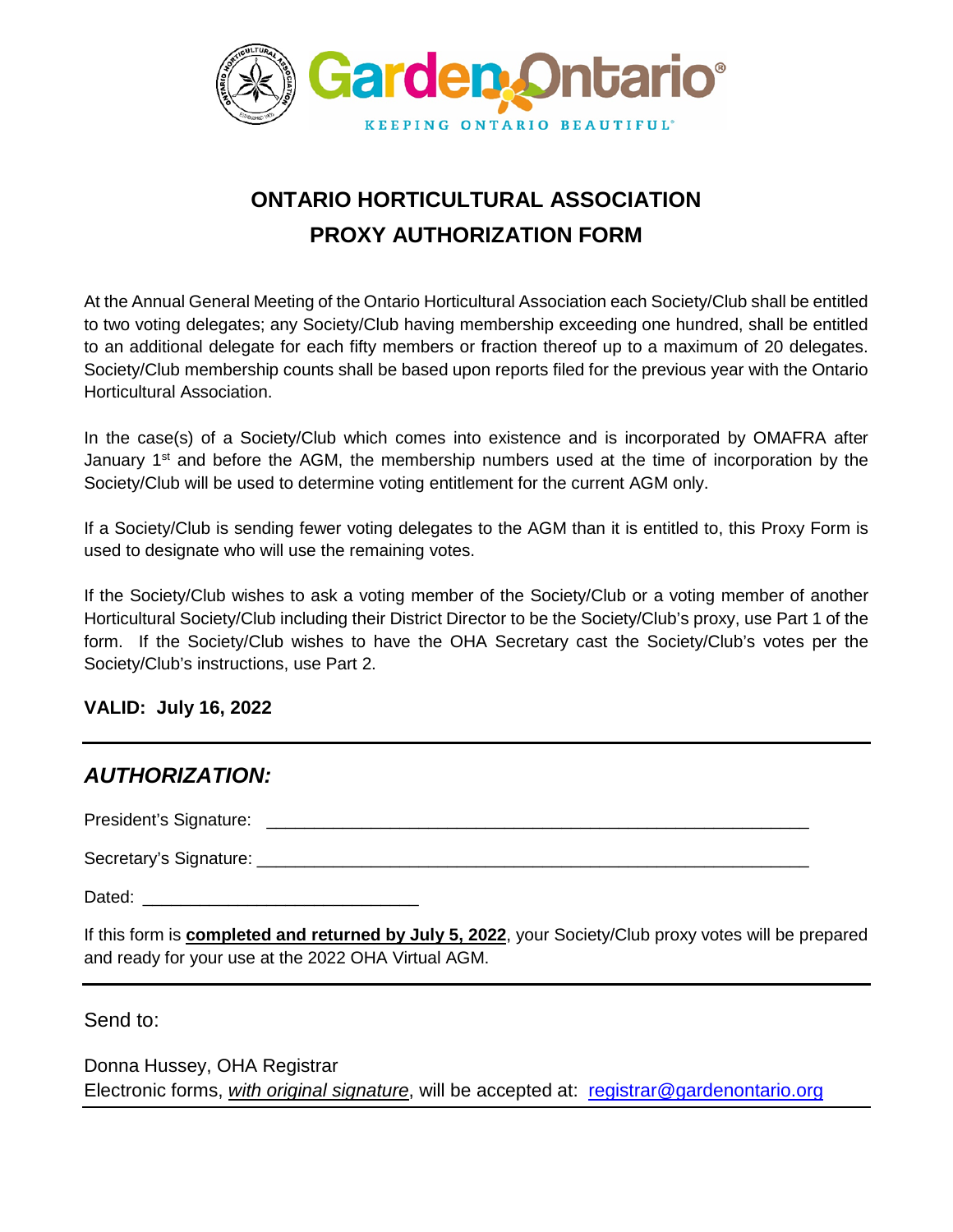### **Please Fill out Part 1 OR Part 2**

## *PART 1: Designate a voting member of your Society/Club or a voting member of another Society/Club to cast votes on behalf of the Society/Club as a proxy.*

This part of the form is to be used by a Society/Club wishing to assign some or all of their votes to a voting Horticultural Society/Club Member including their District Director who is entitled to vote at the AGM.

|                                                                                  | <b>Horticultural Society/Club</b> |
|----------------------------------------------------------------------------------|-----------------------------------|
|                                                                                  |                                   |
| Less (-) the number of voting delegates attending ______________________________ |                                   |
|                                                                                  |                                   |
| We authorize the transfer of the above number of proxy votes to:                 |                                   |
|                                                                                  | who is a voting member of         |
|                                                                                  |                                   |

Horticultural Society/Club or a member of the OHA Board of Directors.

## *If you have completed Part 1, DO NOT complete Part 2*

## *PART 2: Instruct the Secretary of the Ontario Horticultural Association to cast all of the Society's votes as indicated.*

Instruct the Secretary of the Ontario Horticultural Association to cast all of the Society's votes as indicated.

This part of the form is to be used by a Horticultural Society/Club that wishes to assign their votes to the Ontario Horticultural Association Secretary, to be voted.

#### **Note: Fill in Part 2 only if Part 1 does not apply.**

The \_\_\_\_\_\_\_\_\_\_\_\_\_\_\_\_\_\_\_\_\_\_\_\_\_\_\_\_\_\_\_\_\_\_\_\_\_\_\_\_\_\_\_ Horticultural Society/Club wishes the OHA Secretary to cast the Society/Club's proxy votes.